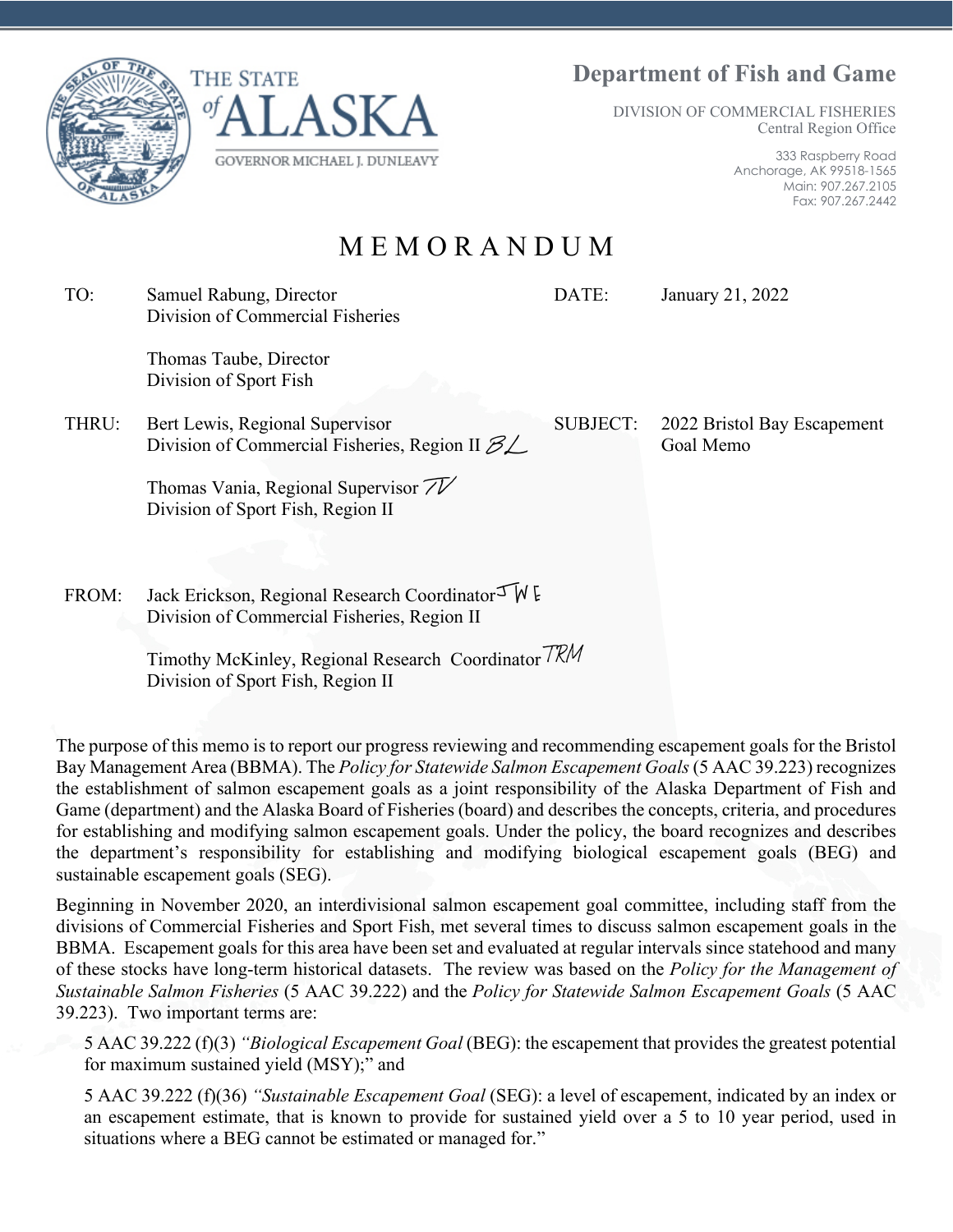The committee determined the appropriate goal type (BEG or SEG) for each salmon stock with an existing goal and reviewed other monitored stocks that do not have escapement goals. Using available data, we determined the most appropriate methods to develop each escapement goal.

Currently, 13 escapement goals are evaluated in BBMA (Table 1). Due to the comprehensive previous analyses in Cross et al. (1997), Fair (2000), Fair et al. (2004), Baker et al. (2006 and 2009), Fair et al. (2012), Erickson et al. (2015 and 2018) the review committee focused its attention on updating and reviewing the stock-recruit analyses for sockeye and king salmon stocks.

## **Sockeye salmon**

For this review, we updated the sockeye salmon genetic stock-specific harvest estimates from 2006 forward with the current baseline to better account for mixed-stock harvest in each district, and more accurately represent the true production of the sockeye salmon stocks in Bristol Bay. Except for the Alagnak River stock, Ricker stockrecruit models fit in a Bayesian framework were run with updated data through 2020, and for comparison, with data through 2012 (the time series of data from which the current goals were developed) to assess if the recent eight years of returns would provide additional information to modify the existing goals. The updated stockrecruit analyses from this effort were similar to the stock-recruit analyses presented to the board in 2012. Since 2012, Bristol Bay sockeye salmon runs have been very productive and several stocks (most notably Egegik, Naknek, and Wood rivers) have experienced record or near record runs and escapements. While some goals could be revised, the committee recommends no changes to the current escapement goals and will assess the returns from these large escapements over the next 3–6 years; information that will likely better inform some of the stockrecruit relationships. This pending return information may warrant revising escapement goals during the next 1 or 2 board cycles.

## **King salmon**

The current SEG (55,000–120,000) for Nushagak River king salmon was established in 2013. For this review, a run reconstruction was developed for Nushagak River king salmon for brood years 1966–2012. As part of this run reconstruction and stock-recruit analysis the department corrected errors in harvest data used to develop the current escapement goal, and attempted to address the uncertainty in proportion of king salmon indexed by sonar that was identified by recent tagging and capture-recapture studies. The model integrated historical escapement, harvest, inriver run and age composition data to reconstruct drainage-wide historical run and escapement, as well as spawner-recruit parameter estimates from which biological reference points such as number of spawners at maximum sustained yield  $(S_{MSY})$  are estimated. Four different time series of spawner-recruit data were analyzed, and several recommendations were made to potentially improve the run reconstruction model. Recommendations include indices of sport and commercial catch-per-unit-effort (CPUE). Due to the extensive work required to further improve the run reconstruction, the committee recommends the current escapement goal not be changed at this time. The department will continue development of a run reconstruction model and stock-recruit analyses, and present results and escapement goal recommendation prior to the next Bristol Bay board cycle.

### **Pink salmon**

The current lower-bound SEG (165,000) for even-year Nushagak River pink salmon was established in 2013. The sonar project has only operated twice (2014 and 2018) during August (the key timeframe for pink and coho salmon passage) since the goal was established. The committee concluded updating the analysis for this stock would likely not result in a substantially different escapement goal; therefore, the committee recommends no change at this time.

### **Coho salmon**

The current SEG (60,000–120,000) for Nushagak River coho salmon was established in 2013. The Nushagak River sonar has operated during August four times since the goal was established (2013, 2014, 2018, and 2019). The committee concluded that updating the analysis for this stock would likely not result in a substantially different escapement goal; therefore, the committee recommends no change at this time.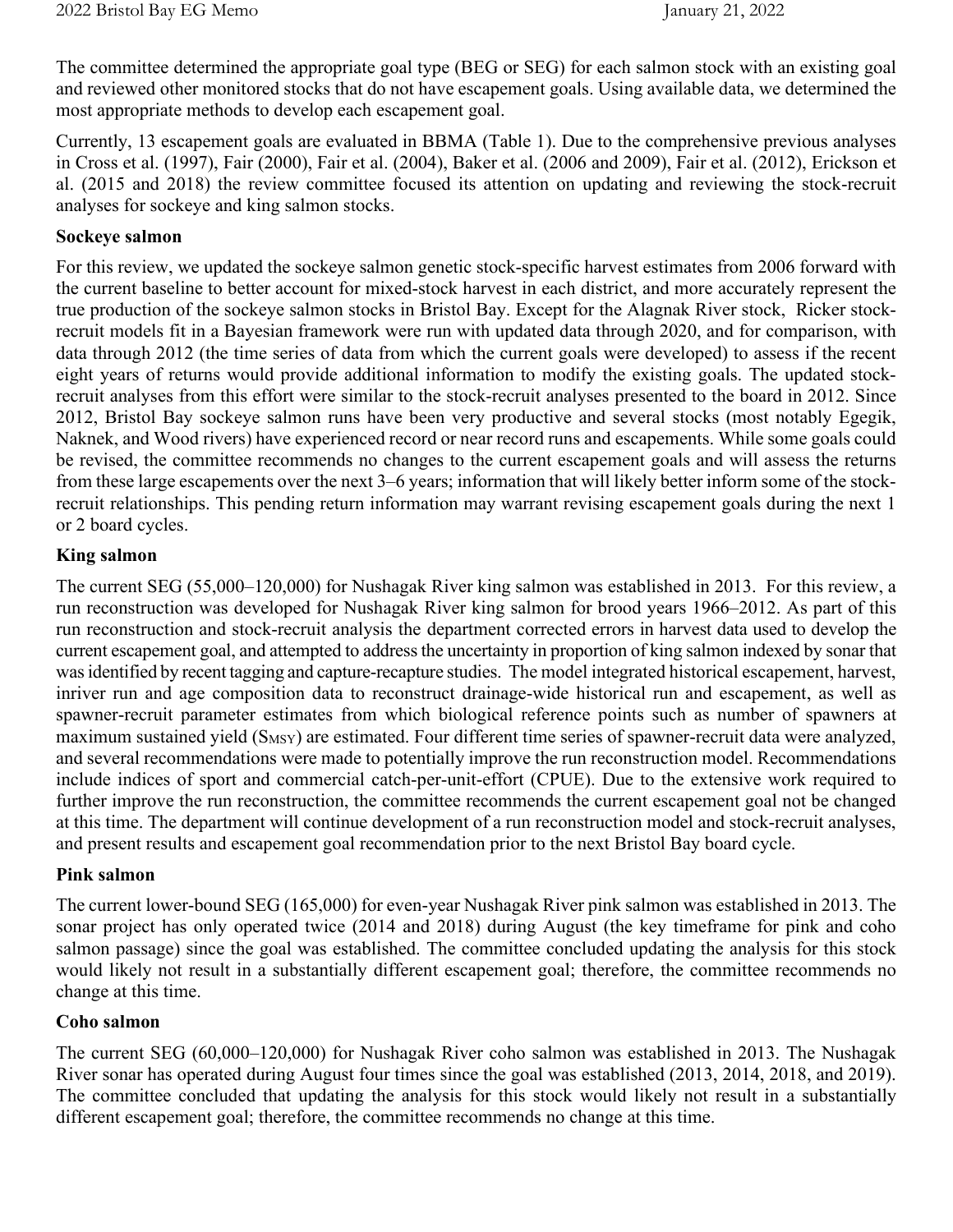## **Chum salmon**

The current lower-bound SEG (200,000) for Nushagak River chum salmon was established in 2013. The committee reviewed the recent escapements and concluded that updating the analysis for this stock would not likely result in a substantially different escapement goal; therefore, the committee recommends no change at this time.

#### **Summary**

This comprehensive review of the 13 existing salmon escapement goals in the BBMA resulted in the recommendation to maintain all existing escapement goals. Oral and written reports concerning BBMA escapement goals, the Nushagak River king salmon run reconstruction, and stock status will be presented to the board in November 2022. These reports will list current escapement goals for BBMA, detailed descriptions of the methods used to evaluate these goals, and annual escapements through 2021.

Stock of Concern recommendations for Bristol Bay salmon will be developed after the 2022 salmon season. These recommendations will be formalized in a memo and presented at the board Work Session in October 2022. A brief oral report concerning escapement goals and stock of concern recommendations will be given to the board at the Work Session.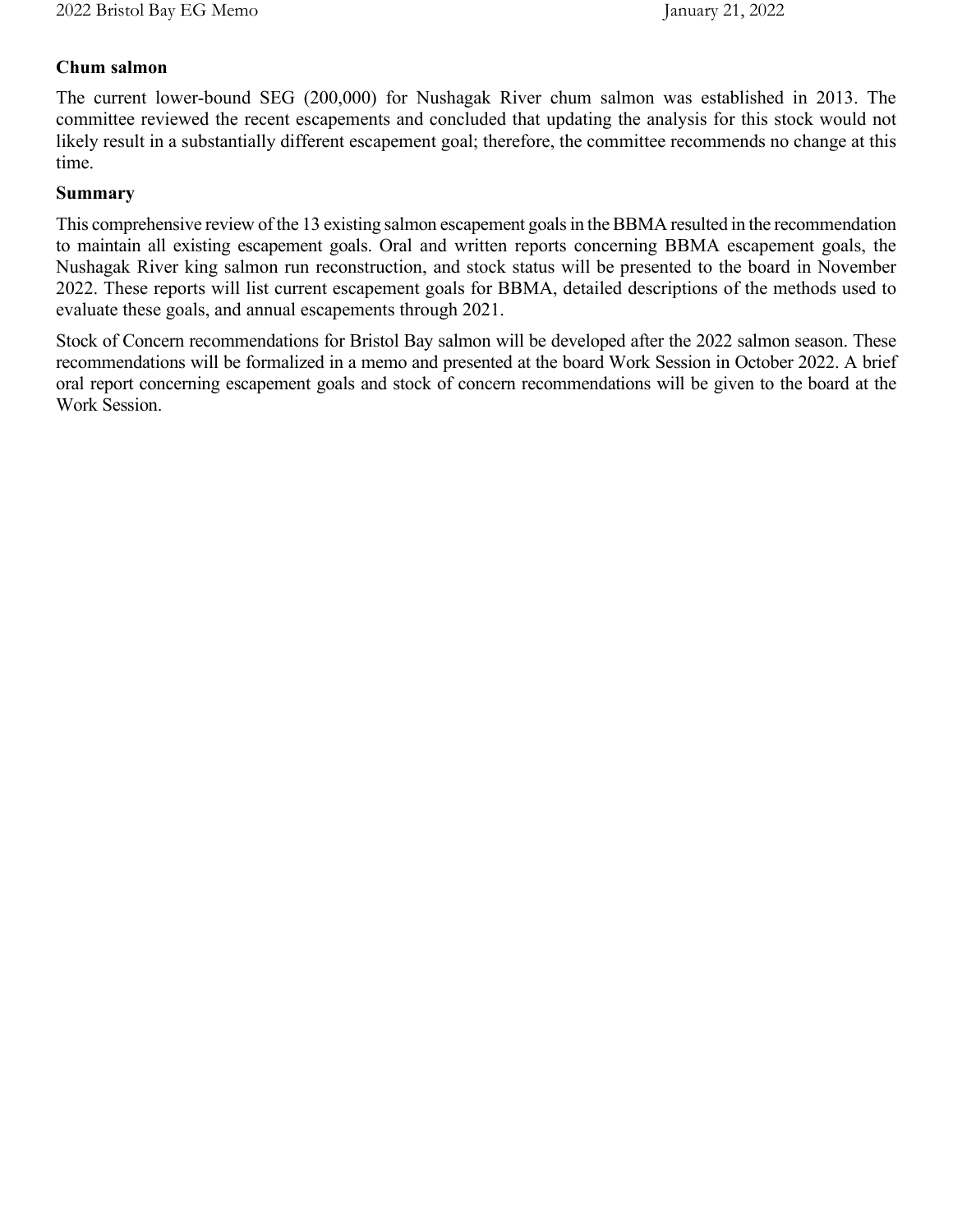Table 1.–Summary of current and recommended escapement goals for salmon stocks in Bristol Bay Management Area.

|                                  |                          | Enumeration | Goal            | Initial |                |
|----------------------------------|--------------------------|-------------|-----------------|---------|----------------|
| System                           | Escapement goal          | method      | type            | year    | Recommendation |
| <b>KING SALMON</b>               |                          |             |                 |         |                |
| Nushagak River                   | $55,000 - 120,000$       | Sonar       | <b>SEG</b>      | 2013    | No change      |
|                                  |                          |             |                 |         |                |
| <b>CHUM SALMON</b>               |                          |             |                 |         |                |
| Nushagak River                   | 200,000                  | Sonar       | Lower-bound SEG | 2013    | No change      |
| <b>COHO SALMON</b>               |                          |             |                 |         |                |
| Nushagak River                   | $60,000 - 120,000$       | Sonar       | <b>SEG</b>      | 2013    | No change      |
|                                  |                          |             |                 |         |                |
| <b>PINK SALMON</b>               |                          |             |                 |         |                |
| Nushagak River (even years only) | 165,000                  | Sonar       | Lower-bound SEG | 2013    | No change      |
|                                  |                          |             |                 |         |                |
| <b>SOCKEYE SALMON</b>            |                          |             |                 |         |                |
| Kvichak River                    | $2,000,000 - 10,000,000$ | Tower count | <b>SEG</b>      | 2010    | No change      |
|                                  |                          |             |                 |         |                |
| Alagnak River                    | 210,000                  | Tower count | Lower-bound SEG | 2019    | No change      |
| Naknek River                     | $800,000 - 2,000,000$    | Tower count | <b>SEG</b>      | 2015    | No change      |
| Egegik River                     | $800,000 - 2,000,000$    | Tower count | <b>SEG</b>      | 2015    | No change      |
| Ugashik River                    | $500,000 - 1,400,000$    | Tower count | <b>SEG</b>      | 2015    | No change      |
| Wood River                       | $700,000 - 1,800,000$    | Tower count | <b>SEG</b>      | 2015    | No change      |
| Igushik River                    | $150,000 - 400,000$      | Tower count | <b>SEG</b>      | 2015    | No change      |
| Nushagak River                   | $370,000 - 900,000$      | Sonar       | <b>SEG</b>      | 2015    | No change      |
|                                  | 260,000                  | Sonar       | Lower-bound OEG | 2012    | Not applicable |
| <b>Togiak River</b>              | $120,000 - 270,000$      | Tower count | <b>SEG</b>      | 2010    | No change      |